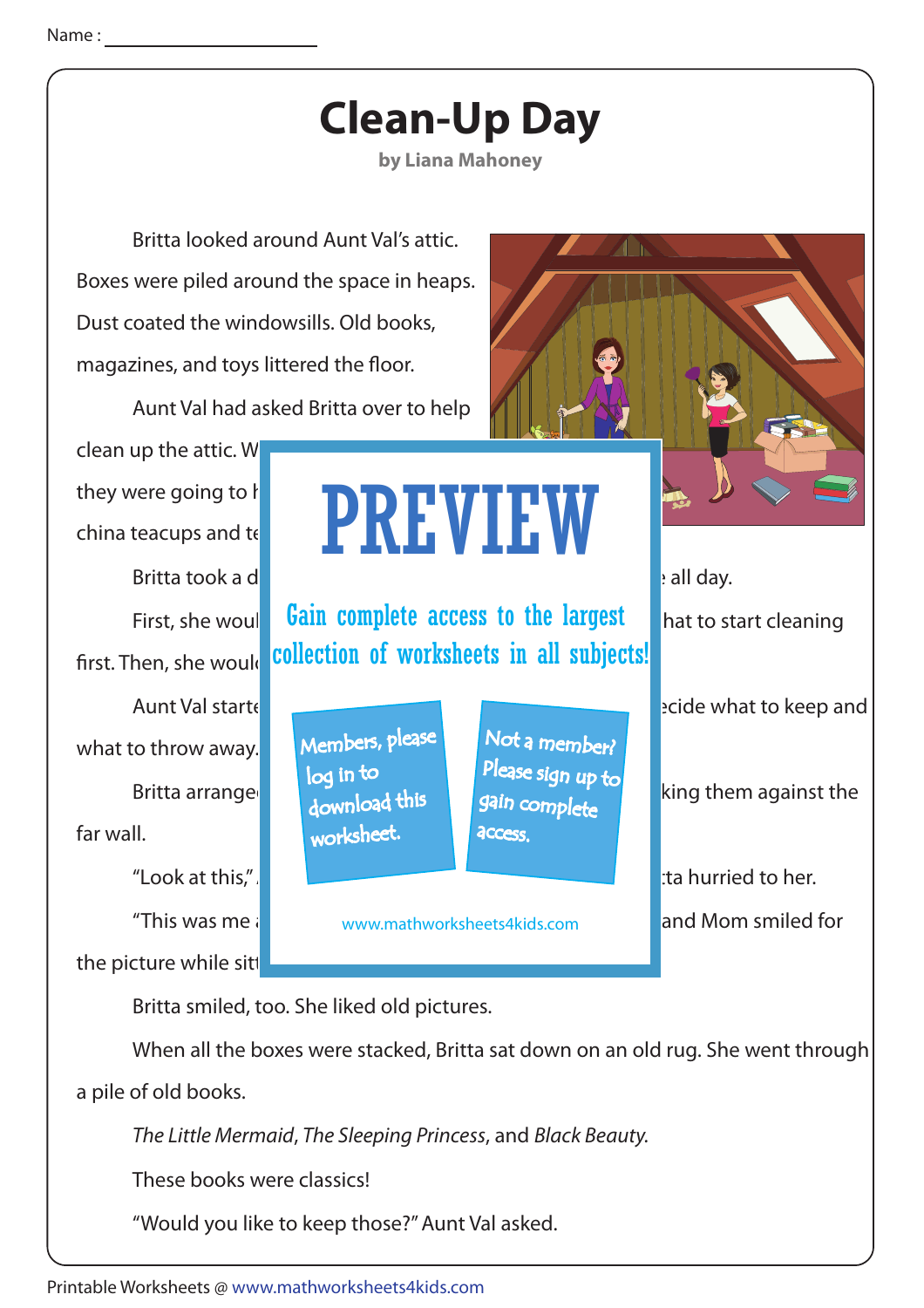Britta smiled. "Yes, please." She set aside the books to take home later.

Once all the books were sorted, they arranged them on an old bookshelf. They

put all the old toys inside a donation box, and they sorted the old magazines into the recycling bin.

 Aunt Val climbed down the attic ladder. A minute later, she returned with a dust rag and mop. Britta dusted the windows while Aunt Val mopped the attic floor.

They surveyed their work. The attic was tidy and spacious.

"It looks a lot better now," Britta said.

Aunt Val smile

Britta set out the chi

It had been a great day, and Britain was excepted to get home and start on her new

books.

### They went downstand **PREVIEW** iled water for tea, and pritta set out the chine and **PREVIEW**

Gain complete access to the largest collection of worksheets in all subjects!

Members, please download this worksheet. log in to

Not a member? gain complete Please sign up to **access** 

www.mathworksheets4kids.com

Printable Worksheets @ www.mathworksheets4kids.com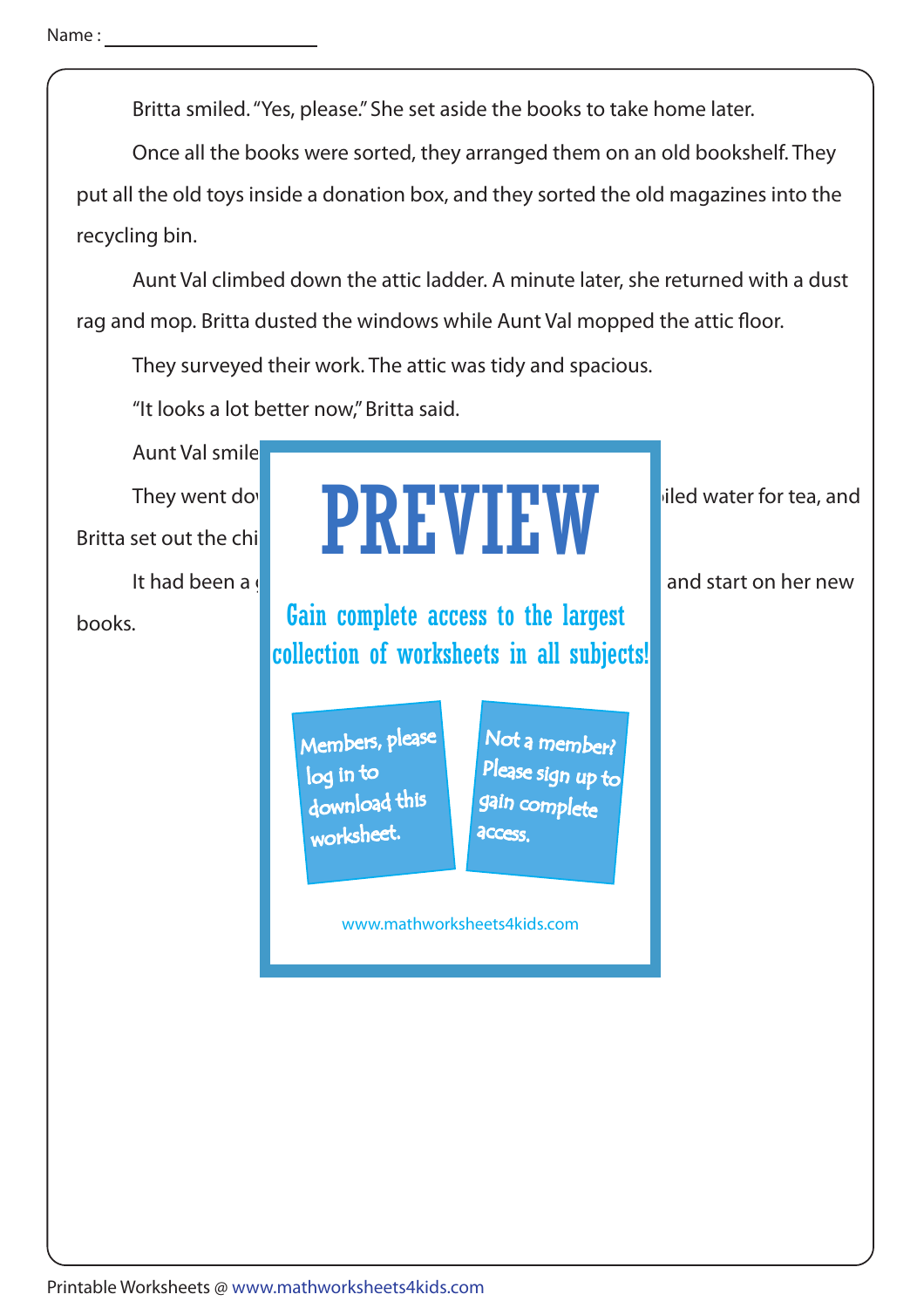| 1) |                                                                                      | <b>Clean-Up Day</b><br>Describe how the attic looked before the cleaning began.                                               |                                            |
|----|--------------------------------------------------------------------------------------|-------------------------------------------------------------------------------------------------------------------------------|--------------------------------------------|
| 2) | Arrange the eve<br>The old ma<br>a)<br>b)<br>The books<br>The old to<br>$\mathsf{C}$ | PREVIEW<br>Gain complete access to the largest<br>collection of worksheets in all subjects!                                   | $e$ lf.                                    |
|    | Sort the details<br>heaps of books,<br>cup of tea                                    | Members, please<br>Not a member?<br>Please sign up to<br>log in to<br>download this<br>gain complete<br>worksheet.<br>access. | <i>rds.</i><br>ines and toys, a hot<br>ste |
|    |                                                                                      | www.mathworksheets4kids.com                                                                                                   |                                            |
|    | Match each item to where it was put.                                                 |                                                                                                                               |                                            |
|    | a) toys<br>b) magazines                                                              | • shelf<br>• donation box                                                                                                     |                                            |

Printable Worksheets @ www.mathworksheets4kids.com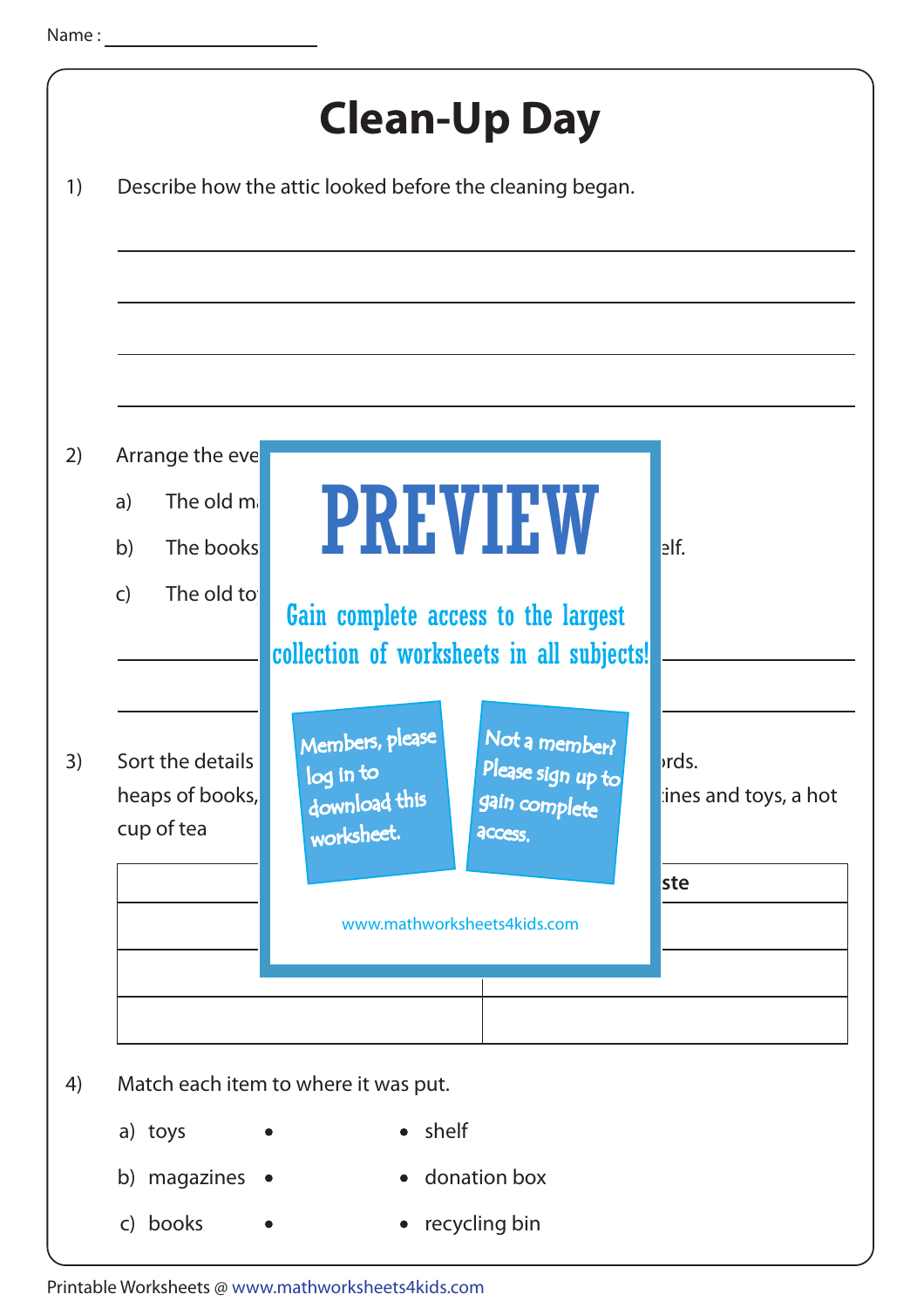#### **Clean-Up Day**

5) Which word in the text means "very large"? Aunt Val said, "This was me and your mom when we were little." Aunt Val and Mom smiled for the picture while sitting on a giant swing.

# PREVIEW

Gain complete access to the largest collection of worksheets in all subjects!

Members, please download this worksheet. log in to

Not a member? gain complete Please sign up to **access** 

www.mathworksheets4kids.com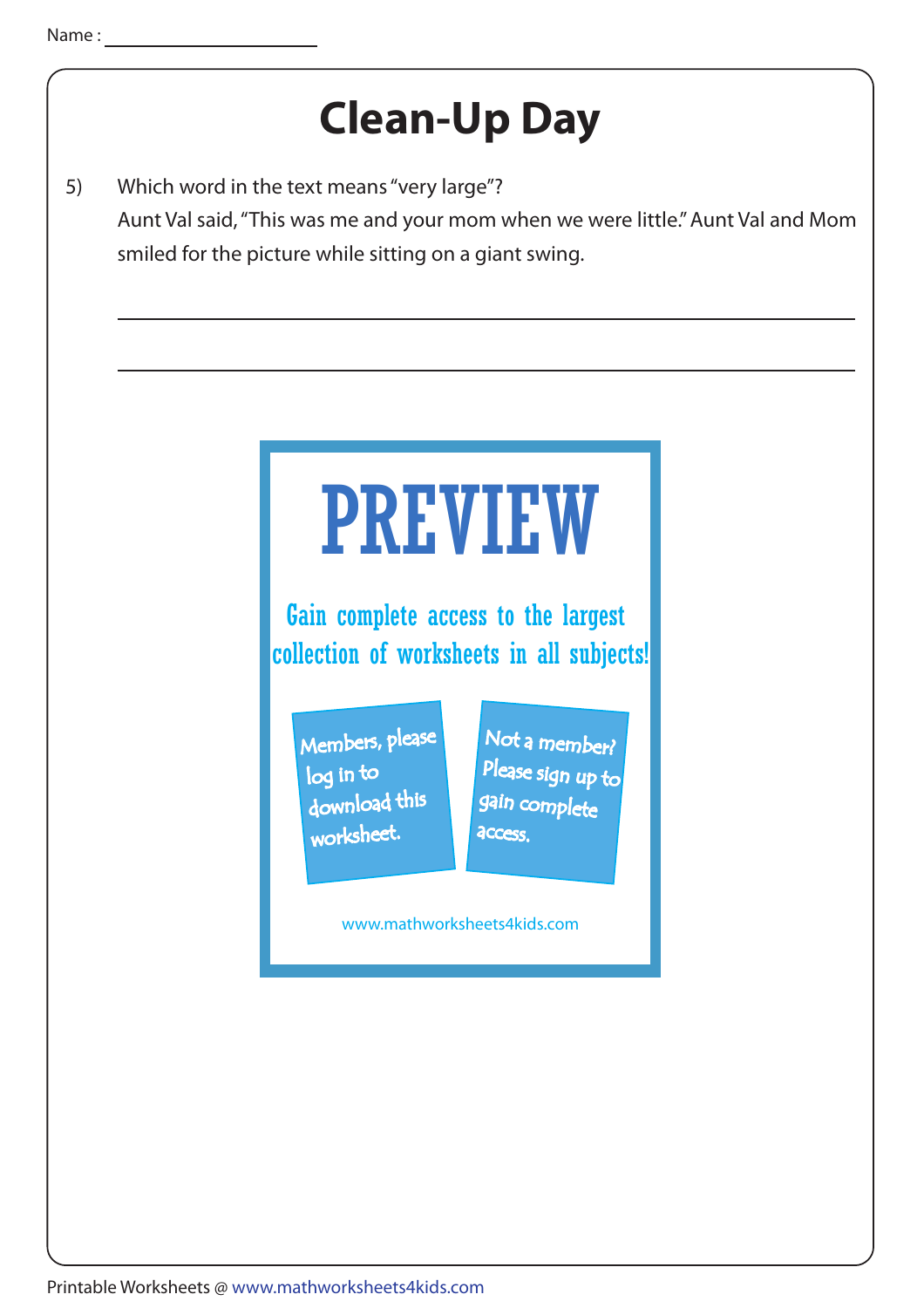

Printable Worksheets @ www.mathworksheets4kids.com